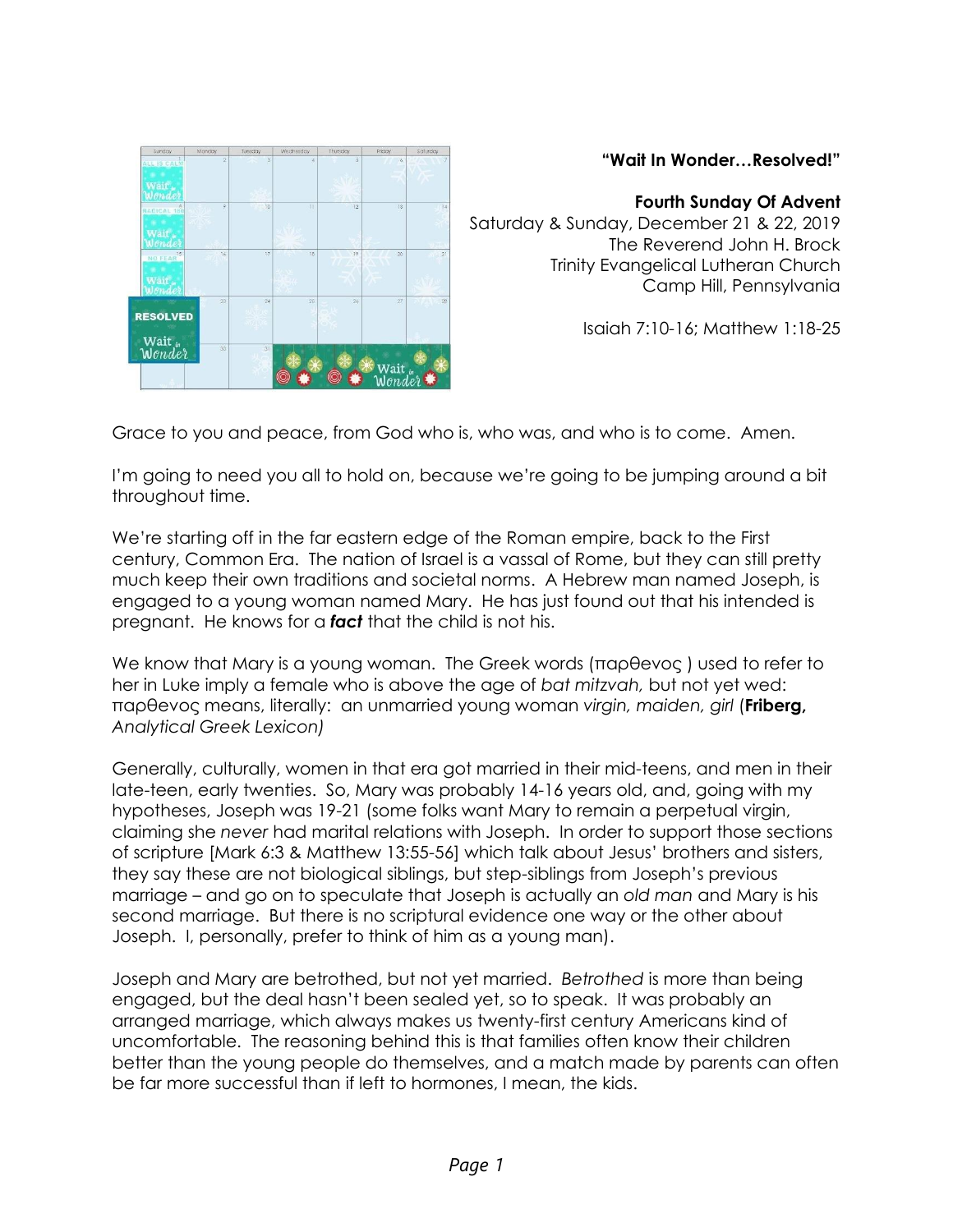Mary and Joseph probably met and liked each other enough to agree to proceed. Agreements were made on both sides: she would still live with her family, but he would begin supporting her financially. They wouldn't co-habitat until they were actually, officially married, which also means any *consummating* wouldn't be done until that time.

So, imagine Joseph's surprise when he finds out this young woman, to whom he is betrothed, is preggers. **He** knows the child she is carrying is **not** his. A whole lot of trust has been broken, along with social norms and contracts. Joseph is within his right, according to the law of their day, to bring Mary to either the town center or the main gate, depending on whether there was a wall surrounding the town, and publicly divorce her. *She* being visibly pregnant, and *he* denying the child is his, is all the proof needed. What's more, it would not be out of the norm for a woman in that situation to then be either run out of town or stoned to death.

This is where we learn that Joseph is an upright kind of man: He does **not** do any of that. How do we know this? Verse 19

*<sup>19</sup> Her husband Joseph, being a righteous man and unwilling to expose her to public disgrace, planned to dismiss her quietly.*

But what happens? God happens.

*<sup>20</sup> But just when he had resolved to do this, an angel of the Lord appeared to him in a dream*

An angel of the Lord! You know what happens when an angel of the Lord talks to you? *Either* you're in BIG trouble, or you've been chosen by God for a special task, and you're in *bigger* trouble. As it turns out, Joseph is *chosen* by God, *specifically* to be the caretaker of Mary and her Child, who is named Jesus, which means *to deliver*, or *Savior.*

But a lot of this still begs the question, what's so important about this pregnancy? For that, we need to turn to Isaiah. You might not have caught it, unless you're already aware of these **both** these readings.

A real brief background: this Isaiah passage comes from a time when the king of Judah is a guy named Ahaz. While he's a great *politician,* what he's *not* good at is following the Lord God Almighty. Basically, Ahaz was leading the people, especially those folks there in the capital Jerusalem, *away* from the Lord God. The enemies of Judah are pounding at the boarders, and the people are afraid they're going to be conquered – again! The Lord God sends Isaiah to dope slap Ahaz, and to give the people **hope**; to give them a *resolution* to their problem. Isaiah steps up to tell Ahaz that *God is with*  **them**, and to prove the point, that the people will be delivered, God is going to give them a sign. The sign is to remind them that God is **with** the people, the sign that God will not **forsake** the people. A sign that God will deliver the people from their enemies. And that sign is in Isaiah 7:14:

*Behold, the young woman is with child and shall bear a son and shall name him Immanuel.*